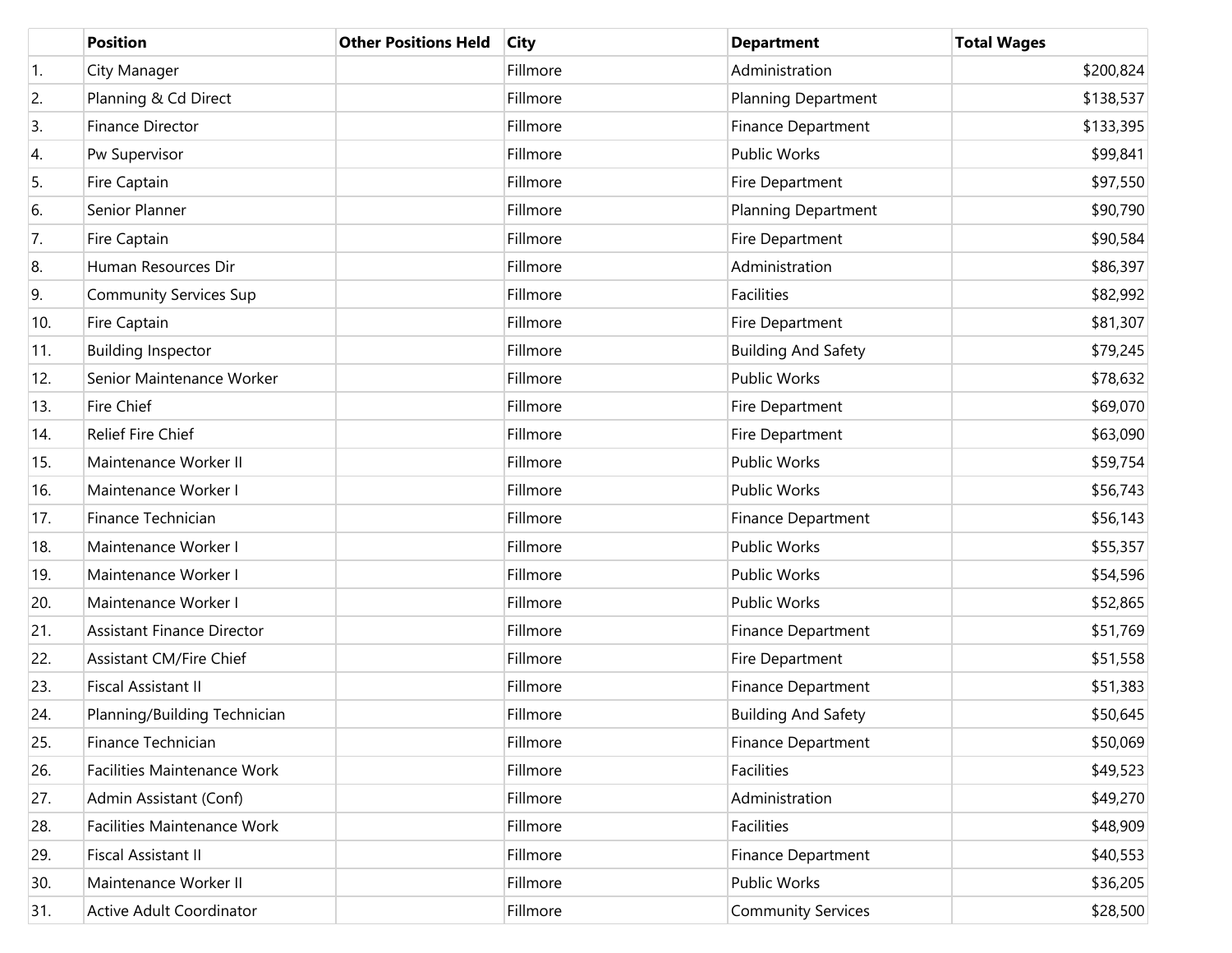| 32. | <b>Temporary Finance</b>          | Fillmore | Finance Department           | \$25,592 |
|-----|-----------------------------------|----------|------------------------------|----------|
| 33. | <b>Temporary Finance</b>          | Fillmore | Finance Department           | \$22,079 |
| 34. | <b>EMT</b>                        | Fillmore | Fire Department              | \$18,000 |
| 35. | Paramedic                         | Fillmore | Fire Department              | \$17,200 |
| 36. | <b>EMT</b>                        | Fillmore | Fire Department              | \$14,130 |
| 37. | Nutrition Aide                    | Fillmore | <b>Community Services</b>    | \$12,408 |
| 38. | <b>Community Services Officer</b> | Fillmore | <b>Community Services</b>    | \$10,183 |
| 39. | Paramedic                         | Fillmore | Fire Department              | \$8,555  |
| 40. | Meter Reader                      | Fillmore | Public Works                 | \$8,535  |
| 41. | Paramedic                         | Fillmore | Fire Department              | \$8,425  |
| 42. | Paramedic                         | Fillmore | Fire Department              | \$7,225  |
| 43. | Paramedic                         | Fillmore | Fire Department              | \$6,375  |
| 44. | <b>EMT</b>                        | Fillmore | Fire Department              | \$6,326  |
| 45. | Pool Manager                      | Fillmore | <b>Recreation Department</b> | \$6,300  |
| 46. | Admin Assistant                   | Fillmore | <b>Recreation Department</b> | \$5,693  |
| 47. | Paramedic                         | Fillmore | Fire Department              | \$5,687  |
| 48. | Paramedic                         | Fillmore | Fire Department              | \$5,664  |
| 49. | <b>Crossing Guard</b>             | Fillmore | <b>Community Services</b>    | \$5,595  |
| 50. | Lifeguard II                      | Fillmore | <b>Recreation Department</b> | \$5,506  |
| 51. | Paramedic                         | Fillmore | Fire Department              | \$5,500  |
| 52. | <b>Crossing Guard</b>             | Fillmore | <b>Community Services</b>    | \$5,453  |
| 53. | <b>EMT</b>                        | Fillmore | Fire Department              | \$5,424  |
| 54. | <b>EMT</b>                        | Fillmore | Fire Department              | \$4,774  |
| 55. | <b>Crossing Guard</b>             | Fillmore | <b>Community Services</b>    | \$4,765  |
| 56. | <b>EMT</b>                        | Fillmore | Fire Department              | \$4,595  |
| 57. | <b>EMT</b>                        | Fillmore | Fire Department              | \$4,352  |
| 58. | <b>Crossing Guard</b>             | Fillmore | <b>Community Services</b>    | \$4,285  |
| 59. | Lifeguard I                       | Fillmore | <b>Recreation Department</b> | \$4,282  |
| 60. | Maintenance Worker II             | Fillmore | <b>Public Works</b>          | \$4,091  |
| 61. | Paramedic                         | Fillmore | Fire Department              | \$4,027  |
| 62. | Paramedic                         | Fillmore | Fire Department              | \$4,027  |
| 63. | Paramedic                         | Fillmore | Fire Department              | \$4,000  |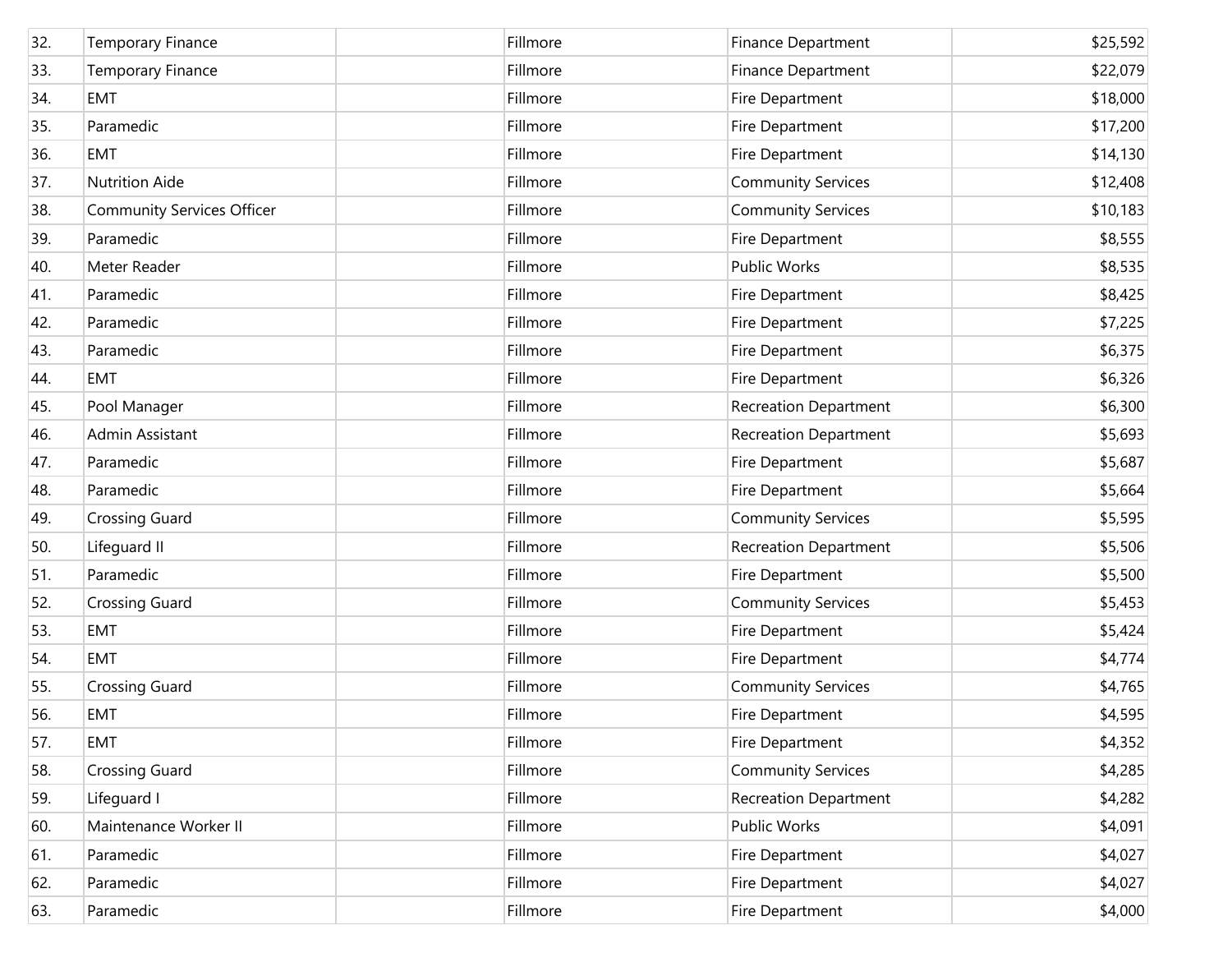| 64. | Office Aide/Cashier      | Fillmore | <b>Recreation Department</b> | \$3,817 |
|-----|--------------------------|----------|------------------------------|---------|
| 65. | Lifeguard II             | Fillmore | Recreation Department        | \$3,786 |
| 66. | <b>EMT</b>               | Fillmore | Fire Department              | \$3,680 |
| 67. | <b>EMT</b>               | Fillmore | Fire Department              | \$3,492 |
| 68. | Pool Manager             | Fillmore | <b>Recreation Department</b> | \$3,467 |
| 69. | Paramedic                | Fillmore | <b>Fire Department</b>       | \$3,250 |
| 70. | Lifeguard I              | Fillmore | Recreation Department        | \$3,178 |
| 71. | <b>EMT</b>               | Fillmore | <b>Fire Department</b>       | \$3,120 |
| 72. | Paramedic                | Fillmore | <b>Fire Department</b>       | \$2,902 |
| 73. | Office Aide/Cashier      | Fillmore | Recreation Department        | \$2,880 |
| 74. | Paramedic                | Fillmore | Fire Department              | \$2,859 |
| 75. | Paramedic                | Fillmore | Fire Department              | \$2,750 |
| 76. | <b>EMT</b>               | Fillmore | Fire Department              | \$2,674 |
| 77. | Lifeguard I              | Fillmore | <b>Recreation Department</b> | \$2,611 |
| 78. | Office Aide/Cashier      | Fillmore | <b>Recreation Department</b> | \$2,510 |
| 79. | <b>EMT</b>               | Fillmore | Fire Department              | \$2,427 |
| 80. | <b>EMT</b>               | Fillmore | Fire Department              | \$2,400 |
| 81. | <b>EMT</b>               | Fillmore | <b>Fire Department</b>       | \$2,400 |
| 82. | <b>EMT</b>               | Fillmore | Fire Department              | \$2,400 |
| 83. | City Councilmember       | Fillmore | <b>City Council</b>          | \$2,300 |
| 84. | <b>EMT</b>               | Fillmore | Fire Department              | \$2,276 |
| 85. | Paramedic                | Fillmore | Fire Department              | \$2,191 |
| 86. | Paramedic                | Fillmore | Fire Department              | \$2,171 |
| 87. | Office Aide/Cashier      | Fillmore | <b>Recreation Department</b> | \$1,863 |
| 88. | Lifeguard I              | Fillmore | <b>Recreation Department</b> | \$1,760 |
| 89. | Paramedic                | Fillmore | Fire Department              | \$1,707 |
| 90. | Channel10/Media Services | Fillmore | Administration               | \$1,688 |
| 91. | Paramedic                | Fillmore | Fire Department              | \$1,625 |
| 92. | Paramedic                | Fillmore | Fire Department              | \$1,250 |
| 93. | Paramedic                | Fillmore | Fire Department              | \$1,250 |
| 94. | Paramedic                | Fillmore | Fire Department              | \$1,147 |
| 95. | <b>EMT</b>               | Fillmore | Fire Department              | \$1,038 |